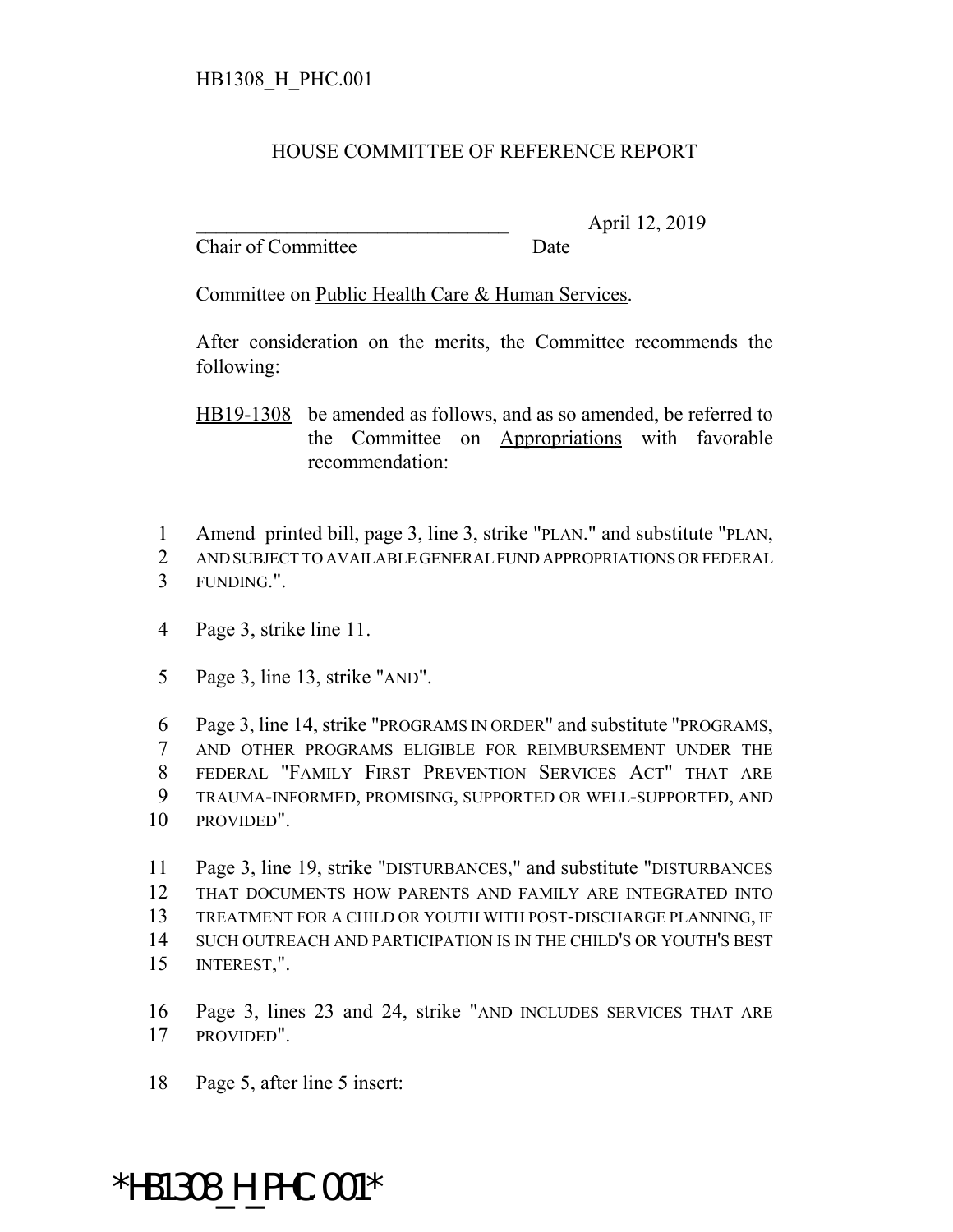"**SECTION 2.** In Colorado Revised Statutes, 19-1-102, **add** (1.9) as follows:

 **19-1-102. Legislative declaration.** (1.9) THE FEDERAL "FAMILY FIRST PREVENTION SERVICES ACT" WAS ENACTED ON FEBRUARY 9, 2018. IN ORDER TO COMPLY WITH THE PROVISIONS OF THE FEDERAL "FAMILY FIRST PREVENTION SERVICES ACT", THE GENERAL ASSEMBLY FINDS THAT IT IS NECESSARY TO UPDATE CURRENT STATUTES TO ENABLE COLORADO TO PROVIDE ENHANCED SUPPORT TO CHILDREN, YOUTH, AND THEIR FAMILIES IN ORDER TO PREVENT FOSTER CARE PLACEMENTS. THE STATE DEPARTMENT SHALL IMPLEMENT THE UPDATED PROVISIONS IN SECTIONS 19-1-103, 19-1-115, 19-3-208, AND 19-3-308 UTILIZING FOSTER CARE PREVENTION SERVICES AND QUALIFIED RESIDENTIAL TREATMENT PROGRAMS WHEN THE FEDERAL GOVERNMENT APPROVES COLORADO'S FIVE-YEAR TITLE IV-E PREVENTION PLAN, AND SUBJECT TO AVAILABLE GENERAL FUND APPROPRIATIONS OR FEDERAL FUNDING.".

Renumber succeeding sections accordingly.

- Page 5, strike line 11.
- Page 5, line 13, strike "AND".

 Page 5, line 14, strike "SERVICES" and substitute "PROGRAMS, AND OTHER PROGRAMS ELIGIBLE FOR REIMBURSEMENT UNDER THE FEDERAL "FAMILY FIRST PREVENTION SERVICES ACT" THAT ARE TRAUMA-INFORMED, PROMISING, SUPPORTED OR WELL-SUPPORTED, AND".

 Page 5, line 22, strike "DISTURBANCES," and substitute "DISTURBANCES THAT DOCUMENTS HOW PARENTS AND FAMILY ARE INTEGRATED INTO TREATMENT FOR A CHILD OR YOUTH WITH POST-DISCHARGE PLANNING, IF SUCH OUTREACH AND PARTICIPATION IS IN THE CHILD'S OR YOUTH'S BEST INTEREST,".

- Page 5, lines 26 and 27, strike "AND INCLUDES SERVICES THAT ARE PROVIDED".
- Page 6, lines 10 and 11, strike "IF THERE IS NO OBJECTION FROM ANY PARTY,".
- Page 6, line 12, strike "OR" and substitute "OR, IF THERE IS NO OBJECTION,".

 $*$ HB1308 H PHC.001 $*$  -2-